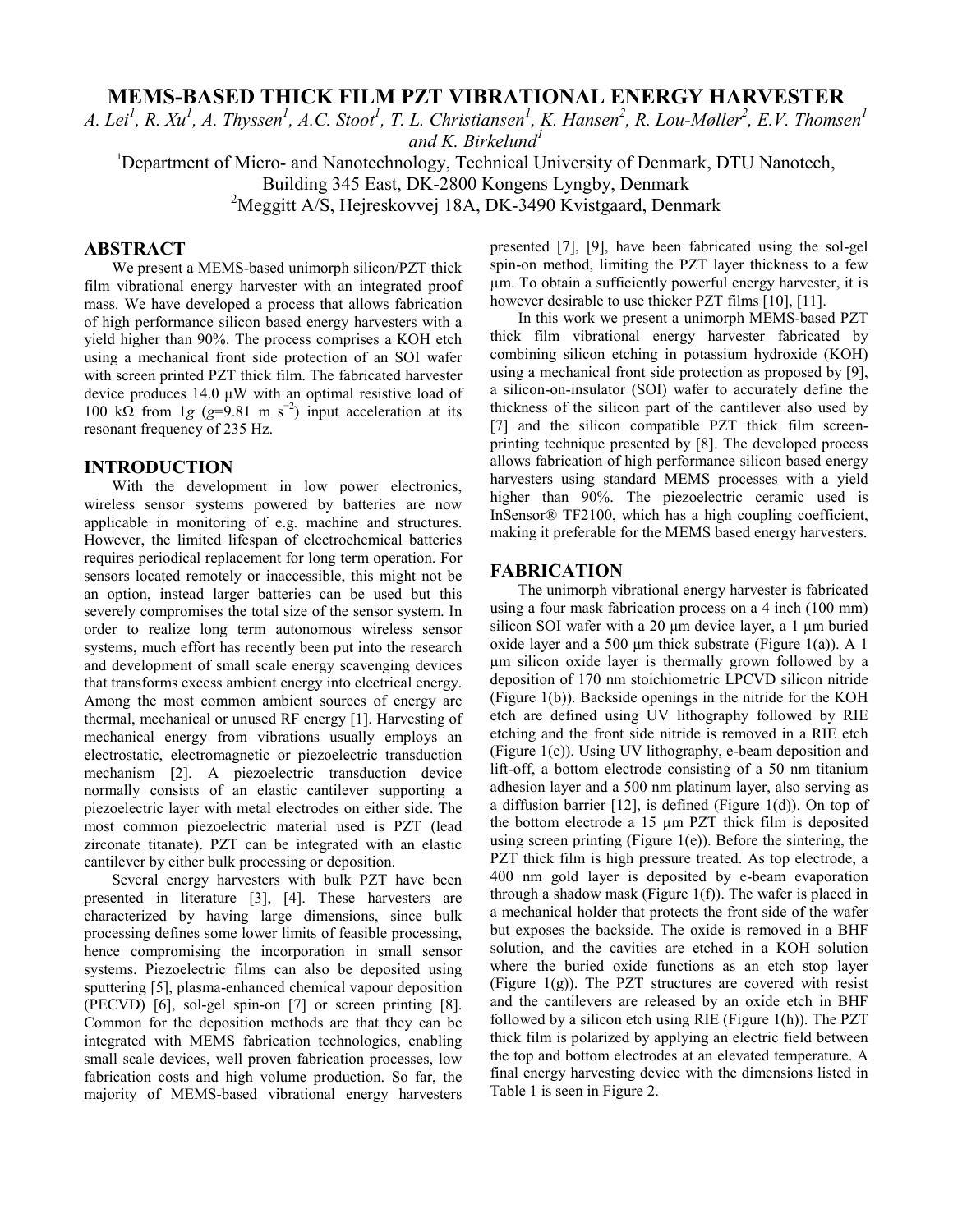

*Figure 1: Process flow for the unimorph MEMS-based PZT thick film vibrational energy harvester.* 

*Table 1: Dimensions of the energy harvester* 

| Frame dimensions  | $10 \text{ mm} \times 10 \text{ mm}$ |
|-------------------|--------------------------------------|
| Medial dimension  | $< 1$ mm                             |
| Cantilever width  | $5.5 \text{ mm}$                     |
| Cantilever length | $1.95$ mm                            |
| Mass length       | 4.55 mm                              |
| Mass width        | 5.5 mm                               |



*Figure 2: Photograph showing both sides of a fabricated energy harvesting device.* 

### **RESULTS**

The fabricated energy harvester is characterized by measuring the direct piezoelectric effect using a shaker setup to simulate the excess vibration noise from the surroundings, and the indirect piezoelectric effect using an Agilent 4294A Precision Impedance Analyzer to excite the harvester electrically.



*Figure 3: Impedance and phase around resonance. Source voltage set to 500 mV.* 

From the impedance measurement the resonant frequency, the capacitance, the optimal resistive load and the electromechanical coupling coefficient is determined. The resonance,  $f_f$ =245.2 Hz and anti-resonance,  $f_a$ =247.6 Hz is shown in Figure 3. The impedance at resonance is the optimal load resistance, *R*opt=81.8 kΩ. The coupling coefficient is found to be *k*=0.155 and is calculated using

$$
k = \sqrt{\frac{\alpha}{\alpha - \tan \alpha}},
$$
 (1)

where,

$$
\alpha = \frac{\pi}{2} \frac{f_a}{f_r} \,. \tag{2}
$$

For the shaker measurements the harvester is being actuated by a B&K Mini Shaker 4810 driven by an amplified sinusoidal signal from a function generator. The acceleration is measured with a B&K Piezoelectric Accelerometer 8305. The applied input acceleration is stated in fractions of the gravitational acceleration  $g(9.81 \text{ m s}^2)$ . From these measurements the resonant frequency and the optimal resistive load is confirmed. Furthermore, the power dissipated in a resistive load for different frequencies and accelerations is found.

The optimal resistive load for the energy harvester is found by extracting the RMS voltage from a resonant peak in a frequency sweep for various resistive loads at an input acceleration of 0.5*g*. The power dissipated in the load will then be,  $P = V_{rms}^2 / R_{Load}$ . The optimal resistive load, resulting in the highest power at resonance frequency, is found to 100 kΩ, see Figure 4. The increase in the optimal resistive load compared to the impedance measurement in Figure 3 is due to increased mechanical damping associated with the stress in the PZT thick film, caused by the input acceleration [13]. To match the increase in the mechanical damping the electrical damping must be increased accordingly, thus here the optimal resistive load is measured to be higher.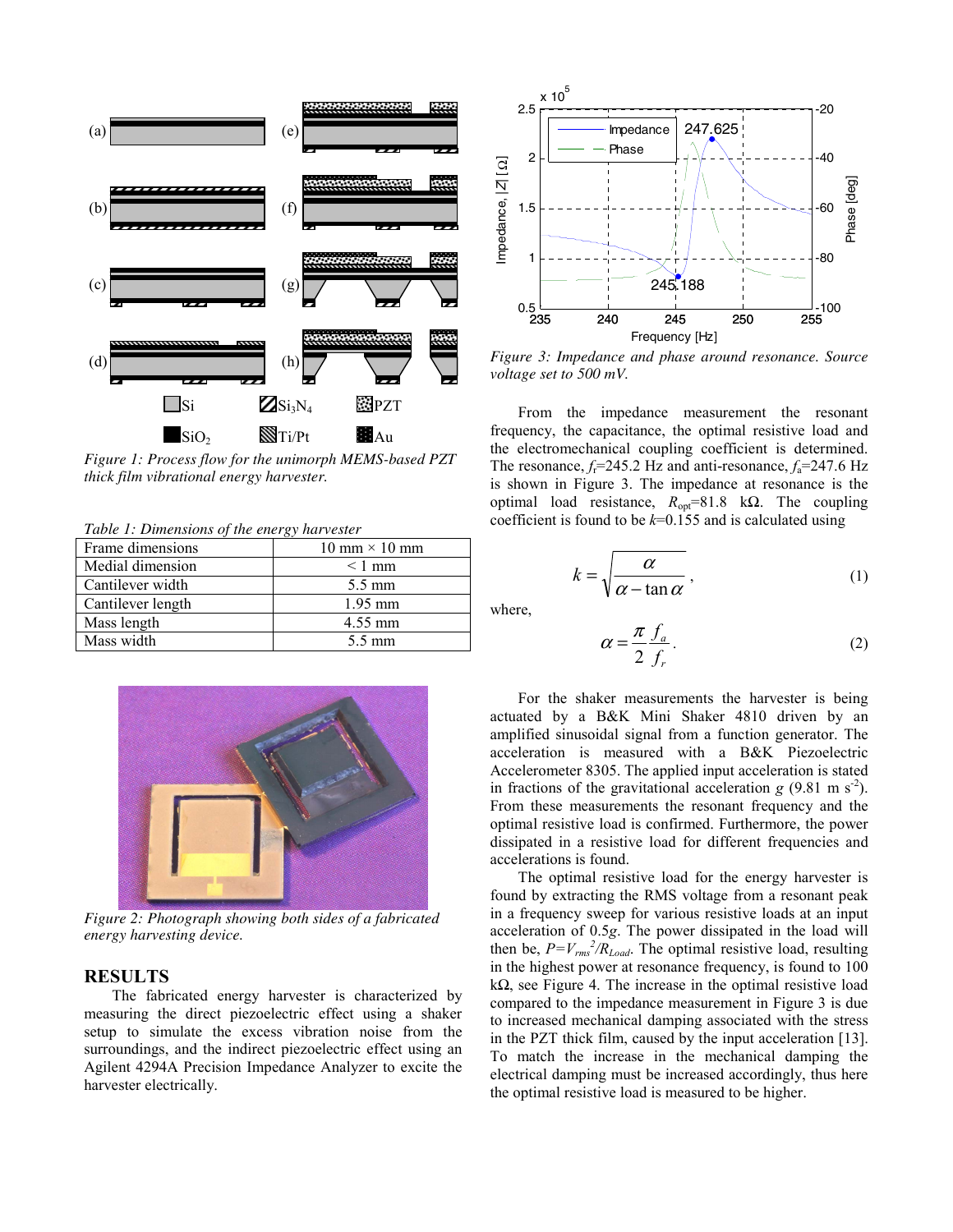

*Figure 4: Power output and RMS voltage at resonant frequency as functions of resistive load. Input acceleration is 0.5g.* 



*Figure 5: Power output as a function of input frequency for different input accelerations.*

The dissipated power in a resistive load of 100 k $\Omega$  as a function of the frequencies near resonance for different accelerations is shown in Figure 5. A maximum power of 36.65 µW is measured at an acceleration of 2*g*. From Figure 5 it is further seen that the resonant frequency decreases with increasing acceleration. This decrease is due to a nonlinear response of PZT under stress. With increasing acceleration, thus stress, the Young's modulus and quality factor decreases [13]. The decrease in Young's modulus will directly reduce the spring constant, thus reduces the resonant frequency. The decrease in quality factor will affect the damping of the system and widen the bandwidth of the resonance peaks, as it is confirmed in Figure 6. The bandwidth in Figure 6 is determined directly from the measurements shown in Figure 5, where the full width at half maximum (FWHM) is defined as the bandwidth. The total quality factor is determined by the ratio between resonant frequency and the bandwidth. Figure 6 shows that with increasing accelerations the total quality factor decreases and the bandwidth increases. The widening of the



*Figure 6: Bandwidth measured as full width at half maximum (FWHM) and total quality factor plotted as functions of input acceleration.* 



*Figure 7: Power output at resonant frequency as a function of input acceleration.* 

bandwidth will lead to a drop in the potential power gain, thus power will no longer have the theoretical quadratic relation with acceleration as expected. This is confirmed in Figure 7 where the power at resonant frequency is plotted for different input accelerations.

#### **CONCLUSION**

A MEMS-based unimorph silicon/PZT thick film vibrational energy harvester with an integrated proof mass has been fabricated and characterized. By defining the 35 µm thick cantilevers as the last processing step by the use of KOH etching with a mechanical front side protection it has been possible to obtain a fabrication yield greater than 90%. The resonant frequency of the harvester is aimed towards the common sources of vibrations measured in [14] with resonant frequencies ranging from 100-200 Hz. The unimorph harvester device produces 13.98 μW with an optimal resistive load of 100 kΩ from 1*g* ( $g=9.81$  m s<sup>-2</sup>) input acceleration at its resonant frequency of 235 Hz.